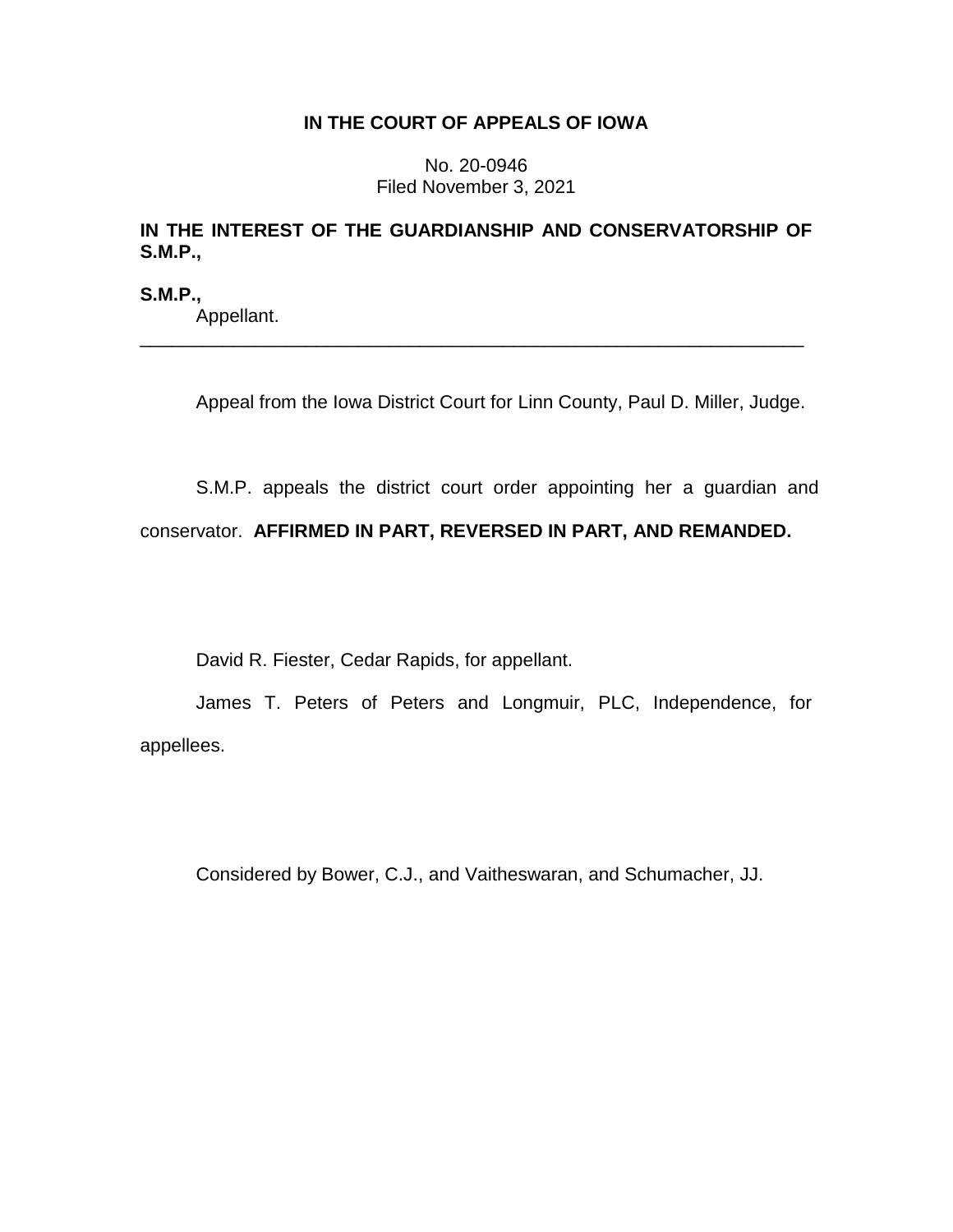## **VAITHESWARAN, Judge.**

 $\overline{a}$ 

A daughter filed a petition seeking the appointment of a guardian and conservator for her seventy-year-old mother, S.M.P. The daughter alleged her mother was "refusing to take prescribed medications and allowing them to accumulate," "ha[d] allowed food to accumulate and rot in the refrigerator and [was] likely not eating sufficiently to maintain health," was "currently hospitalized with limited coherence," and was "currently unable [to] manage financial affairs without assistance." She further alleged there was "no less-restrictive alternative to appointing a guardian and conservator . . . such as third-party assistance," and a "limited guardianship and/or conservatorship [was] not appropriate" because her mother "currently [was] not capable of making decisions . . . or providing rational guidance to a third-party to carry out directions that would be in [her] physical and financ[ial] best interest."

Following a hearing, the district court appointed the daughter guardian and another person conservator. The mother appealed.

Iowa Code chapter 633 (2020) governs the appointment of guardians and conservators. Recent legislative amendments, effective January 1, 2020, apply to this case. $1$ 

"Actions . . . for the involuntary appointment of guardians and conservators . . . shall be triable in probate as law actions." Iowa Code § 633.33. Accordingly, our review is for errors of law. "Since we are reviewing on error, we will affirm if

<sup>1</sup> *See* 2019 Iowa Acts ch. 57, § 44 ("This Act applies to guardianships and guardianship proceedings for adults and conservatorships and conservatorship proceedings for adults and minors established or pending before, on, or after January 1, 2020."). The petition was filed on April 28, 2020.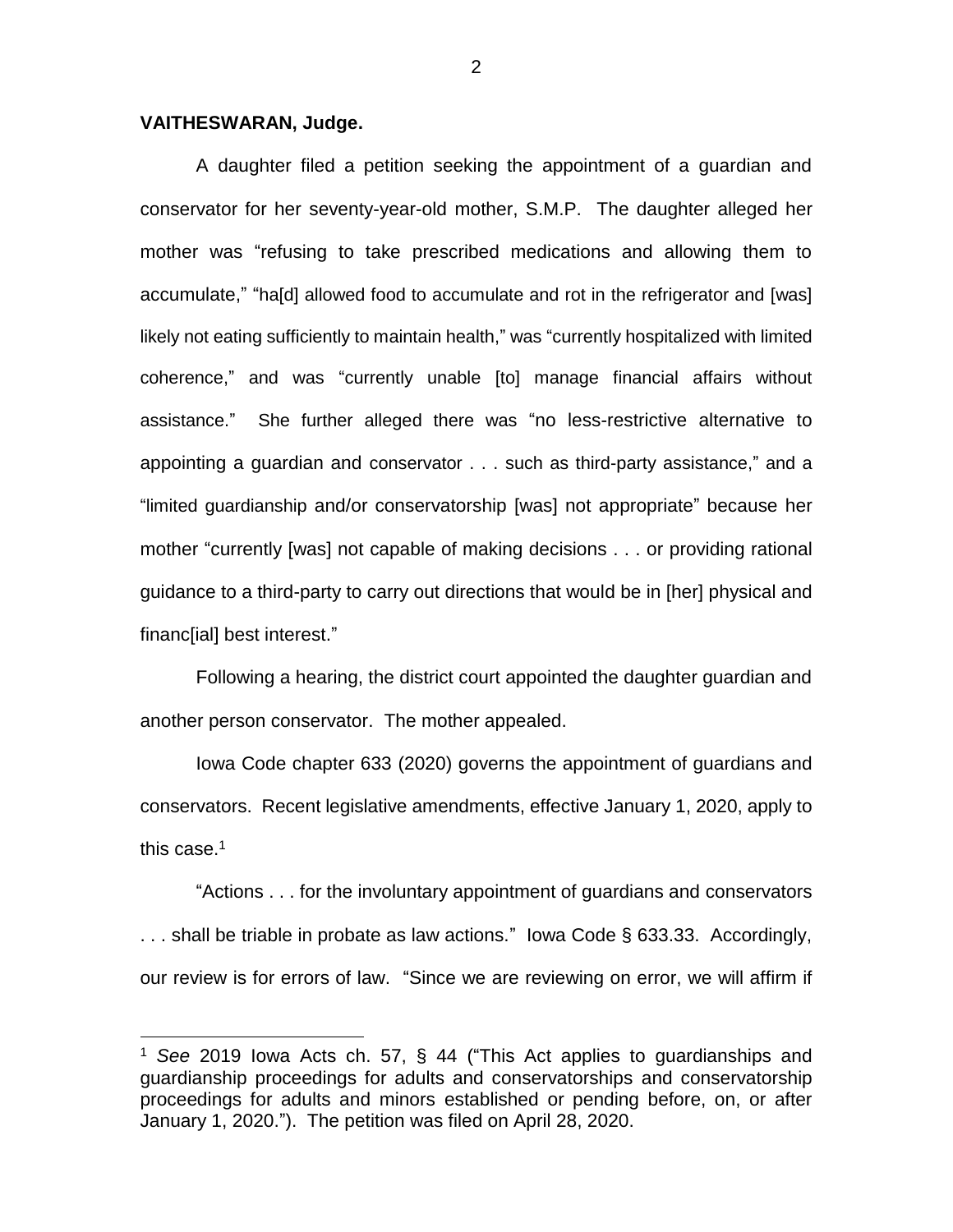there is substantial evidence to support the district court's findings." *In re Guardianship & Conservatorship of D*.*D*.*H*., 538 N.W.2d 881, 883 (Iowa Ct. App. 1995).

"The burden of persuasion is on the petitioner in an initial proceeding to appoint a guardian or conservator." Iowa Code § 633.551(2). The district court must "find[ ] by clear and convincing evidence" that "[t]he decision-making capacity of the respondent is so impaired that the respondent is unable to care for the respondent's safety, or to provide for necessities such as food, shelter, clothing, or medical care without which physical injury or illness may occur" and "[t]he appointment of a guardian is in the best interest of the respondent." Iowa Code § 633.552(1)(a), (b).

The district court was persuaded to appoint a guardian on the basis of a "[n]europsychological [e]valuation, the testimony of [a] social worker . . . , [and] the fact that [the mother was] under a Chapter 229 mental health commitment." This evidence, the court determined, established that the mother's "decision-making capacity" was "impaired to the extent that she [was] unable to care for her safety or to provide for necessities such as food, shelter, clothing, or medical care without which physical injury or illness [might] occur."

The psychological evaluation cited by the court and prepared shortly before the guardianship hearing did indeed support the court's determination. A board certified neuropsychologist opined that "there [were] some significant diffuse cognitive deficits occurring." She stated the cognitive deficits "le[ ]d to significant concern for decision-making and safety." She acknowledged the deficits might be "treatable" if their etiology could be determined but found the mother lacked an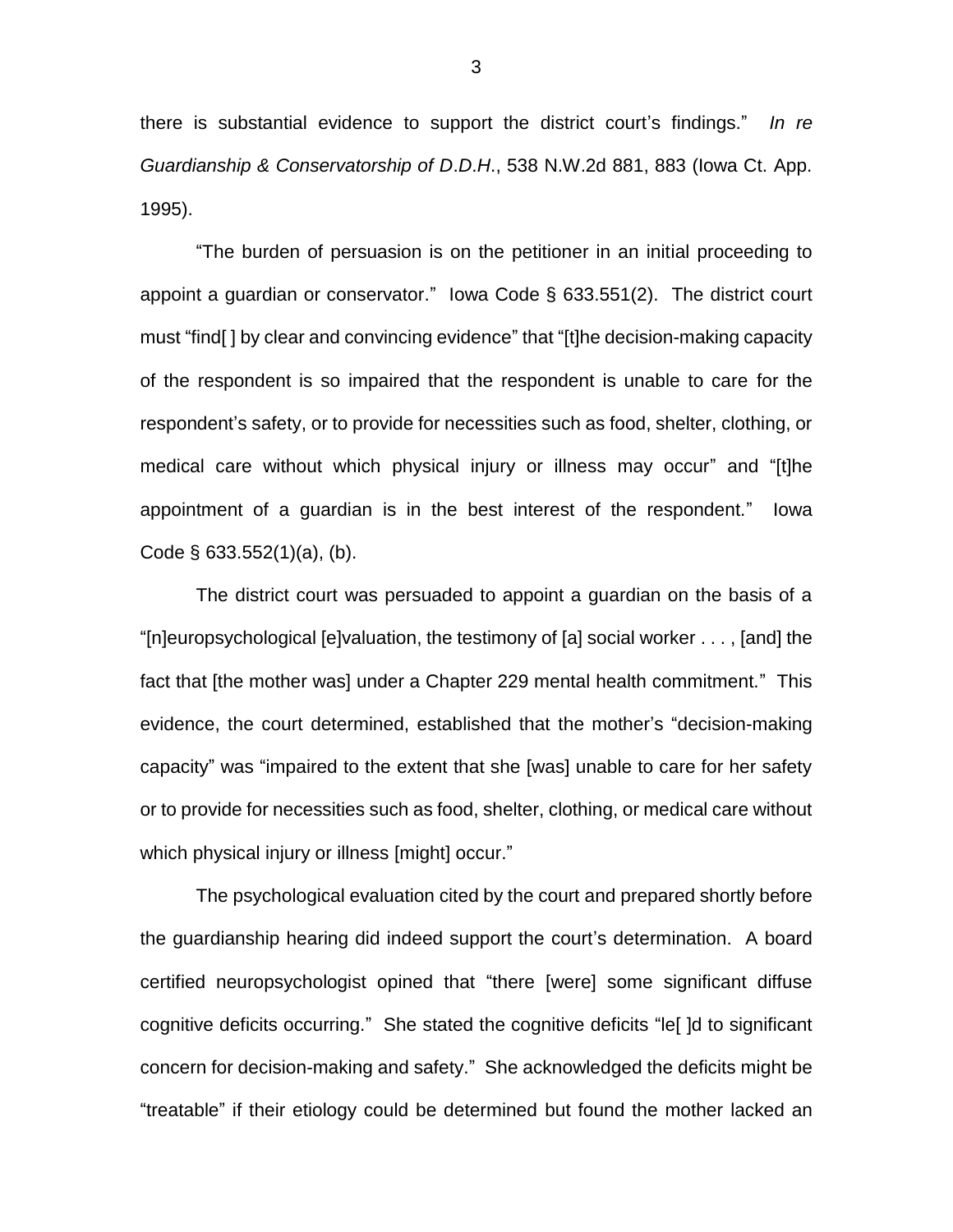"understanding of the circumstances and options available" and, as a result, did "not have the capacity to make well-informed medical decisions on her own behalf at [that] time." The neuropsychologist "recommended that someone be nearby and able to insure the safety of the patient 24-hours a day," "someone else oversee all medications to ensure they are being taken as prescribed," "she find alternative transportation options" to driving, given her "significant difficulties . . . in visual attention," and "she no longer operate a stovetop or oven unsupervised as this could pose a safety risk."

The social worker agreed with the neuropsychologist's recommendations. She testified the mother lacked "acuity and d[id] need a guardian and conservator." The social worker acknowledged that during her committal, the mother kept herself clean, was "an excellent walker," had no issues with eating or going to the restroom, and was compliant with medication administered by staff. But she opined the mother "need[ed] assistance with . . . cooking and making sure she [got] her meals and [took] her medication."

The commitment referenced by the district court followed an emergency department visit during which the mother "appeared to have altered mental status" and "multiple hospitalizations in the [previous] year, and questionable ability to care for herself independently." Some of the cognitive impairment was attributed to a medication the mother took for a movement disorder which, in turn, was a side effect of another medication. But, whatever the cause, the impairments affected the mother's ability to manage her medical care independently.

The three pieces of evidence cited by the district court—the psychological evaluation, social worker's testimony, and commitment—amount to substantial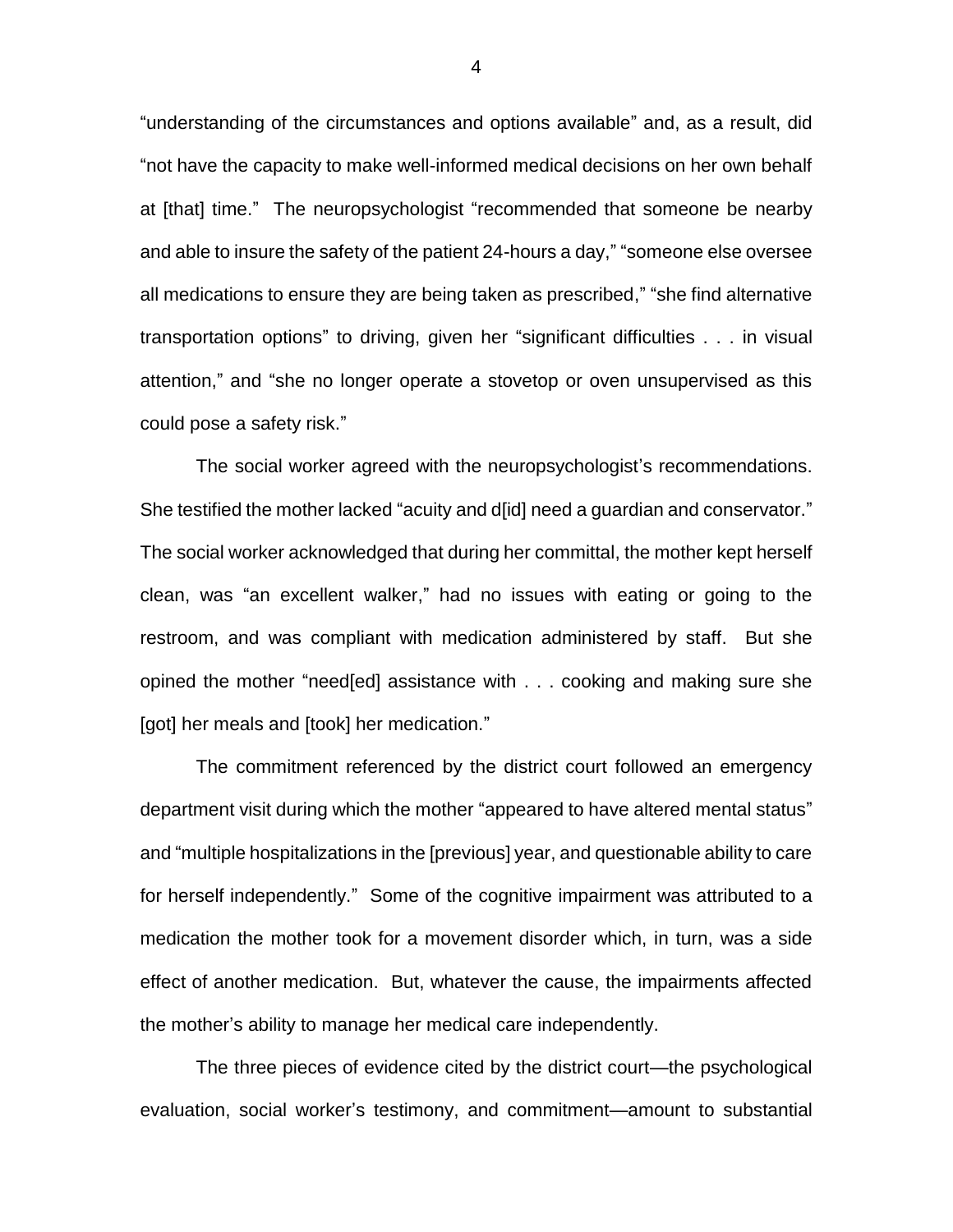evidence in support of the appointment of a guardian. While the mother's testimony called some of the evidence into question, the substantial evidence standard of review precludes us "from weighing the evidence or the credibility of the witnesses." *In re Conservatorship of Deremiah*, 477 N.W.2d 691, 693 (Iowa Ct. App. 1991) ("[I]n case of doubt or ambiguity," we are obligated to "construe the findings to uphold, rather than defeat, the trial court's judgment."); *see also In re Guardianship & Conservatorship of Hunter*, No. 02-1225, 2003 WL 22805330, at \*1 (Iowa Ct. App. Nov. 26, 2003) (citing *In re Conservatorship of Deremiah*, 477 N.W.2d at 693); *cf*. *In re Guardianship of Feistner*, No. 17-2108, 2018 WL 4913669, at \*2 (Iowa Ct. App. Oct. 10, 2018) (concluding the district court erred in appointing a guardian where the respondent did "not have any thoughts of suicidal ideation or self-harm"; "ha[d] a full-time job" and "a car and a driver's license"; "could live alone"; and could "perform the five major activities of daily living bathing, dressing, transferring (movement and mobility), toileting, and eating").

Significantly, the district court specified and partially limited the guardian's duties in accordance with lowa Code section  $633.635(3).<sup>2</sup>$  In paragraph (b) of its specifications and limitations, the court required judicial approval for certain

 $\overline{a}$ 

<sup>2</sup> The provision states in full:

A guardian may be granted the following powers which may only be exercised upon court approval:

a. Changing, at the guardian's request, the protected person's permanent residence to a nursing home, other secure facility, or secure portion of a facility that restricts the protected person's ability to leave or have visitors, unless advance notice of the change was included in the guardian's initial care plan that was approved by the court. In an emergency situation, the court shall review the request for approval on an expedited basis.

Iowa Code § 633.635(3)(a).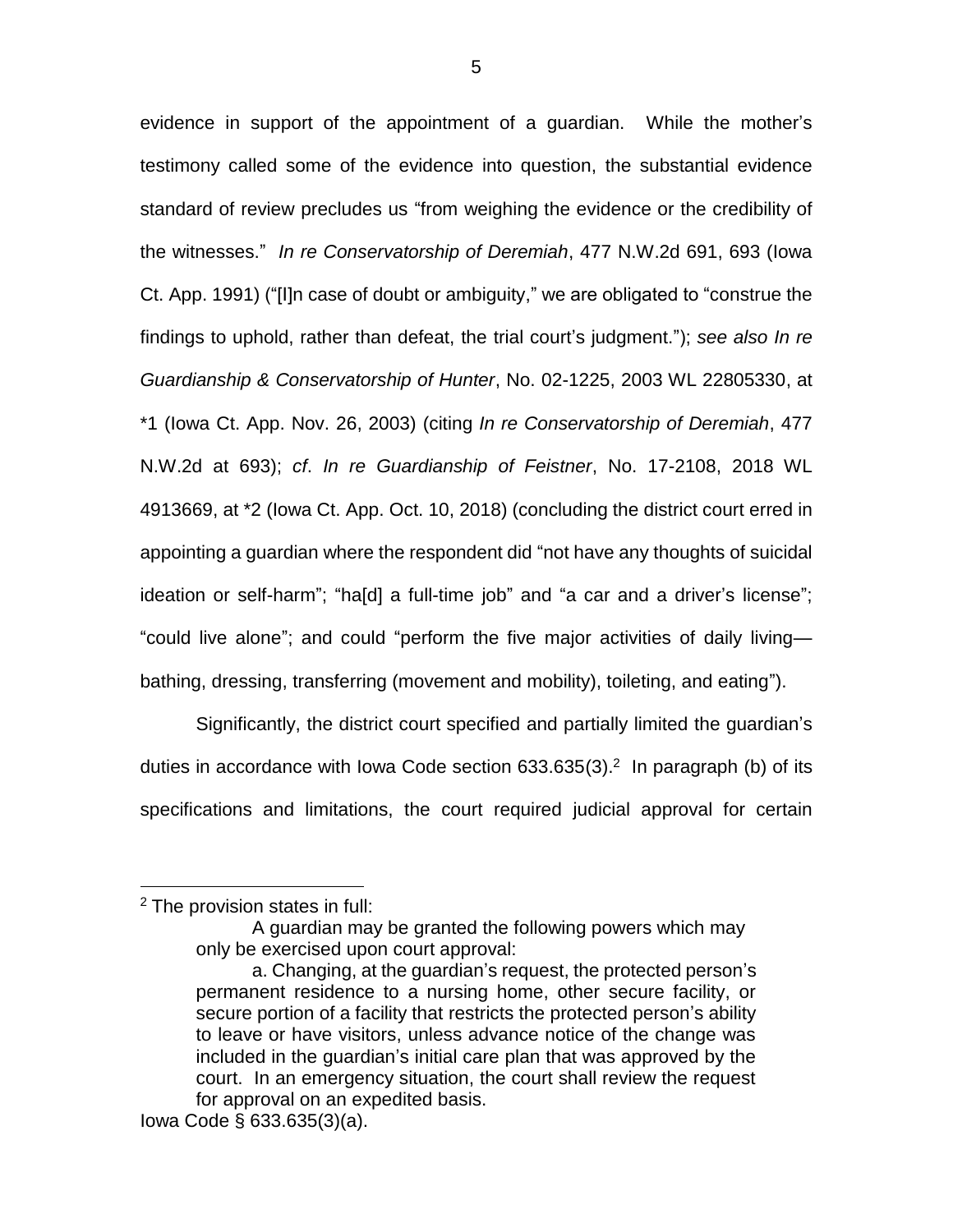actions, including a transfer of guardianship to another state if the guardian relocated to that state.

The limitation was well taken. *See* Iowa Code § 633.551(3) ("In determining whether a guardianship or conservatorship is to be established, modified, or terminated, the district court shall consider if a limited guardianship or conservatorship pursuant to section 633.635 or 633.637 is appropriate."). That said, we are convinced the record supports a broader limitation on the guardian's exercise of her power to determine the mother's permanent placement.

It was undisputed that mother and daughter had a fraught relationship. The daughter testified she was "estranged" from her mother and the two "never" spoke prior to the hospitalization that precipitated the filing of the guardianship petition. The daughter had never been to her mother's home prior to that hospitalization. She was not "aware of how [her mother] spen[t] her days."

In light of the daughter's minimal engagement with her mother, we conclude the mother's best interests require court approval of any change in her "permanent residence to a nursing home, other secure facility, or secure portion of a facility that restricts the protected person's ability to leave or have visitors." *See id*. § 633.635(3)(a). We remand for modification of paragraph (b) to include this limitation.

We turn to the mother's assertion that the district court erred in failing to consider "whether third party assistance was available to" her. *See id.* § 633.551(4) ("[T]he court shall consider credible evidence as to whether there are other less restrictive alternatives, including third-party assistance, that would meet the needs of the respondent or the protected person."). The burden of establishing the

6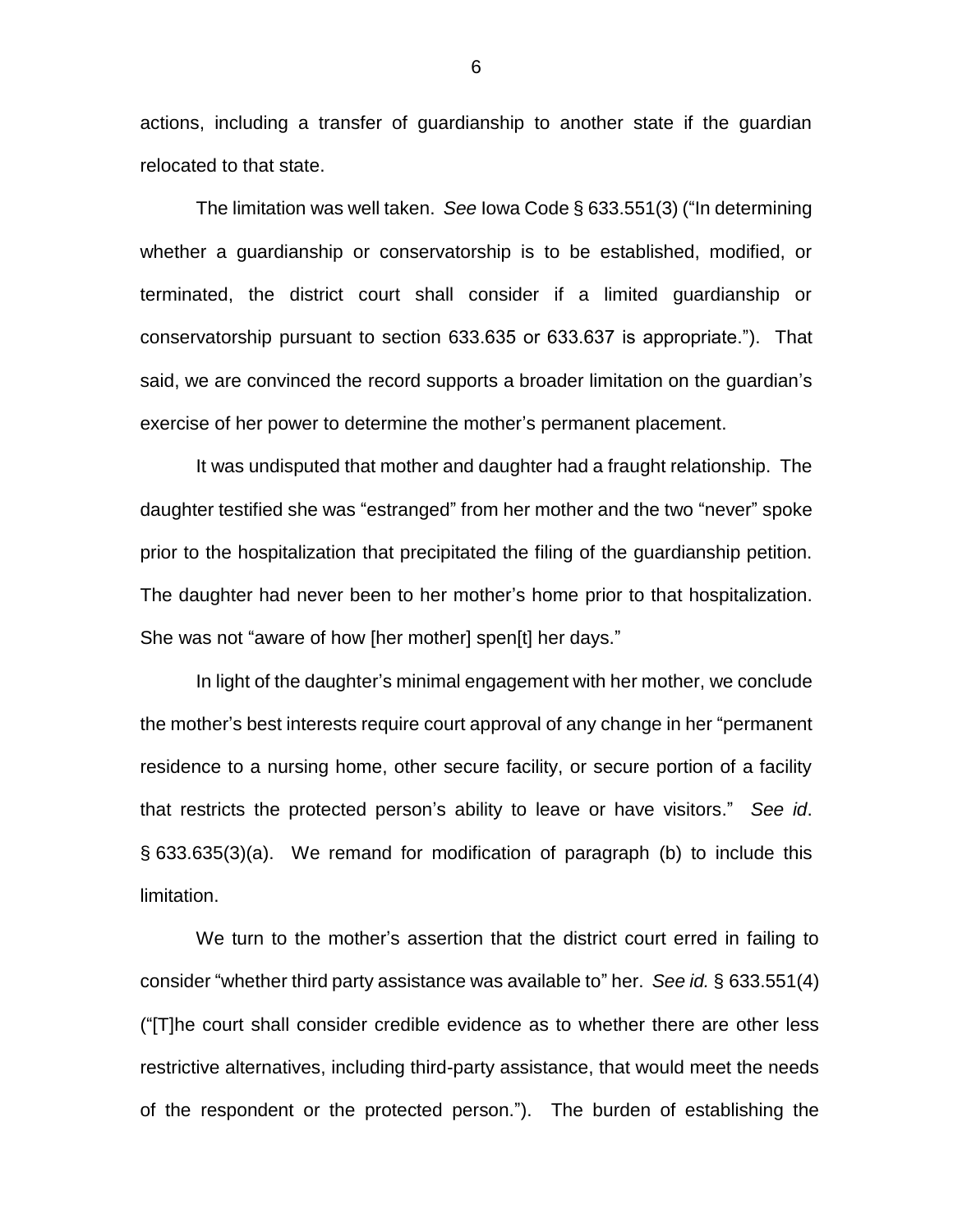availability of third party assistance does not rest with either the person seeking the appointment of a guardian or the person for whom a guardianship is sought. *Id*. ("[N]either party to the action shall have the burden to produce such evidence relating to other less restrictive alternatives, including but not limited to third-party assistance."). With the exception of the mother's testimony that she could enlist friends' help if needed, no one identified a third party who was assigned to step in if called upon to do so.

The mother concedes "[v]ery little was said in this hearing regarding what third-party assistance may be available to" her. She further acknowledges "[i]t is unclear to what extent [she] has or is [in] need of third-party assistance." In light of the state of the record and these concessions, we conclude the district court did not err in failing to consider the issue of third-party assistance.

We are left with the district court's appointment of a conservator. The court may "appoint a conservator for an adult if the court finds by clear and convincing evidence" that "[t]he decision-making capacity of the respondent is so impaired that the respondent is unable to make, communicate, or carry out important decisions concerning the respondent's financial affairs" and "[t]he appointment of a conservator is in the best interest of the respondent." *Id.* § 633.553(1)(a), (b).

It was undisputed that the mother oversaw her finances. She identified the amount she paid for her home and the amount of debt on the home. She also identified the precise amount of her monthly mortgage and car payments. Finally, she specified the sources and amounts of her income. She testified she had no overdrafts in her account and she saved any income over and above her expenses.

7